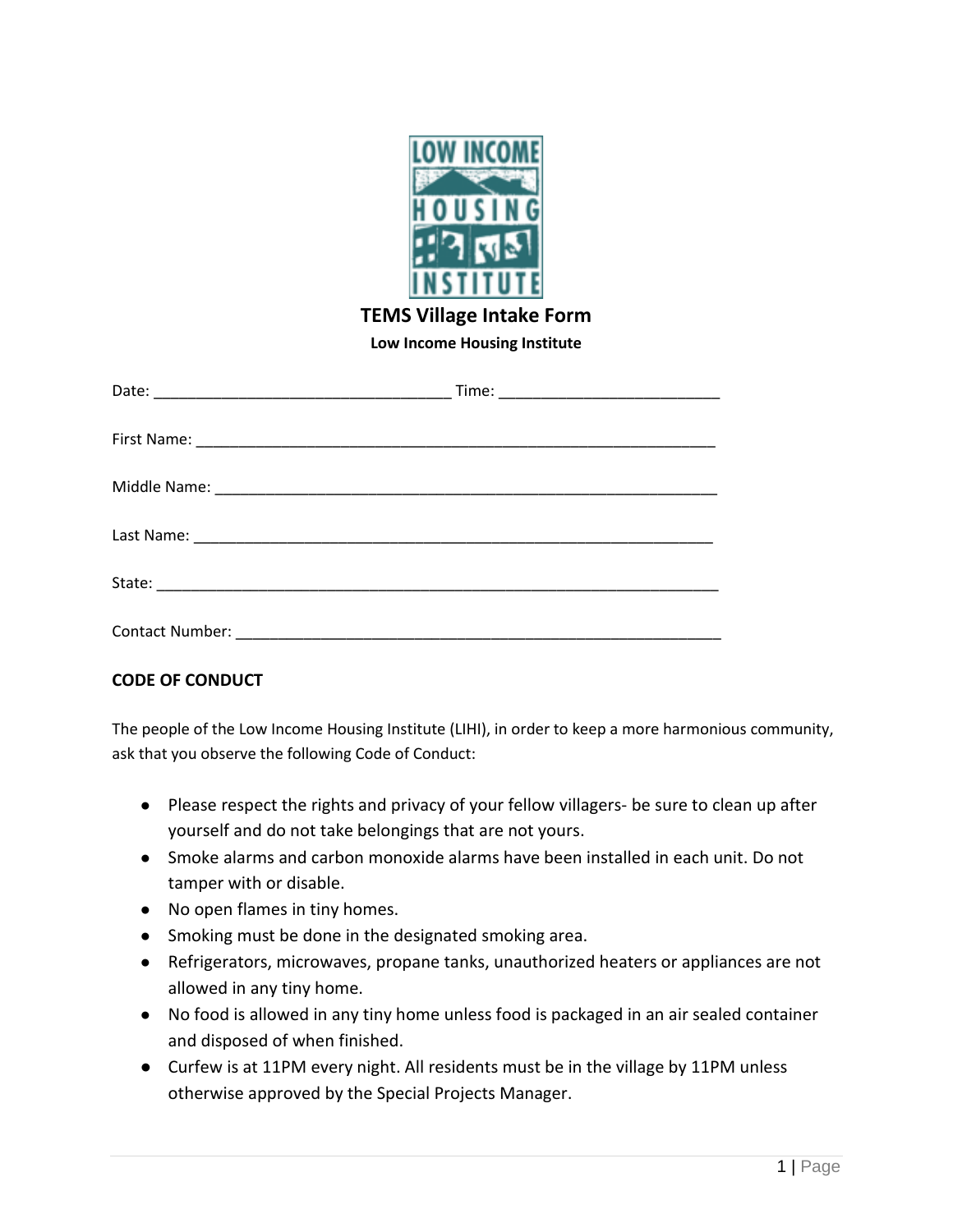- Case Management is required. You are expected to meet with your Case Manager at least twice per month to discuss housing.
- Please keep food stored in designated space in the refrigerator, labeled with initials and house number.
- All animals must be on a leash when being walked and owners must pick up their animal's waste. Residents must show proof of vaccinations, spay/neutering documentation before move-in. Residents are not allowed to leave their pet unattended in their tiny homes.
- No alcohol, drugs, or marijuana are allowed in any public spaces within the village, outside the entrance, the alley, or the surrounding area.
- Weapons are not allowed at the village.
- Violence will not be tolerated. Please attempt to resolve any conflict in a peaceful manner. For resolution, see section leader. If further assistance is needed, please see village staff.
- Degrading, ethnic, racist, sexist, transphobic, or homophobic remarks are not acceptable and will not be tolerated.
- Physical punishment, verbal abuse, retaliation, or intimidation will not be tolerated.
- Visiting is not allowed at this time due to Covid-19.
- Residents are responsible for all household members.
- No loitering or disturbing neighbors- no trespassing on private property.
- One bicycle per person and it must be stored in a designated bike area.
- No storage of personal belongings or furnishings will be permitted on decks, porches, or other public areas.
- Weekly community meetings are required and take place every Monday at 3pm. Please communicate with staff if you cannot make it.
- Every member of the community is required to contribute to the village with hours of service. This will be assigned by village staff each week and will rotate between each tiny house section.
- For the safety of the village, bag searches may occur at any time by any member of the staff.
- The unit at the village must be the resident's primary residence.
- Residents must sign themselves in at the village every day. Three days without signing in is considered abandonment and your unit will be cleared of your belongings.

Other Site Rules:

- All residents must use the main gate for entry and exiting the village.
- Be courteous to our neighbors. No loitering around the village and surrounding areas. ( Remember that we do have a good neighbor's agreement)